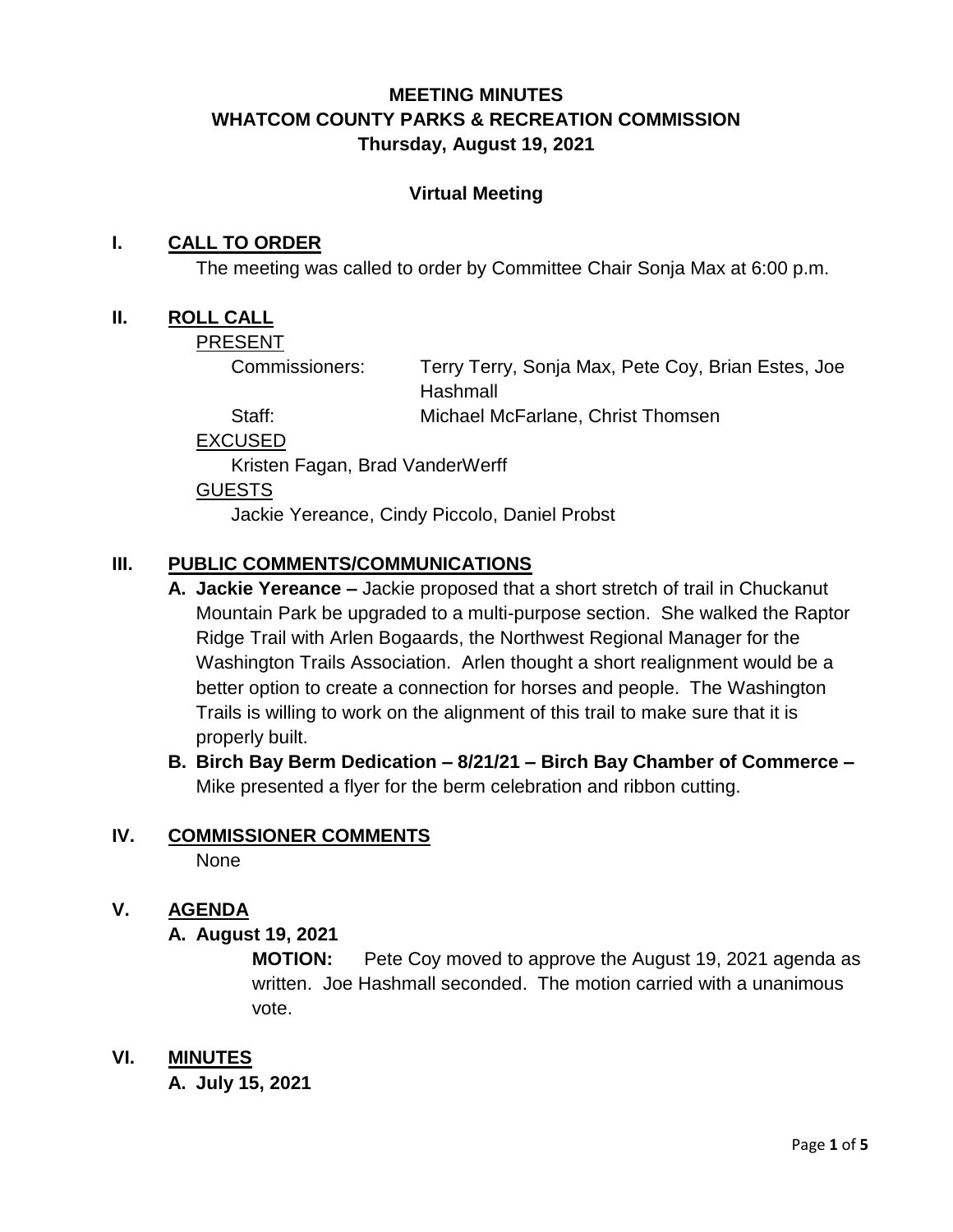**MOTION:** Joe Hashmall moved to approve the July 15, 2021 minutes as written. Pete Coy seconded. The motion carried with a unanimous vote.

### **VII. STAFF REPORTS**

## **A. Director's Report – Michael McFarlane**

- **i. Employee Recognition Day –** Rick Jacoby, the departments welder and heavy equipment operator, was recognized for 20 years of service.
- **ii. Staffing Updates –** WC Parks is recruiting for the Design and Development Supervisor. The recruitment period has been extended and the hiring process most likely won't begin until November. This will impact a number of projects. Christ Thomsen, Ben Houpt, and Mike McFarlane have each taken on some of the current projects and will try to keep the projects moving. The Park Ranger position was posted internally, but none of the applicants were qualified. The position will be posted externally next week.
- **iii. Mid-Biennium Adjustment –** WC Parks is beginning work on the midbiennium adjustment, an adjustment to the budget that allows staff to present unexpected costs. These costs include utilities, new projects, solid waste, seasonal labor cost, and fuel prices. Another item that will be presented will be a decrease in expected revenue resulting from the closure of some park facilities for a portion or all of 2022.
- **iv. Squires Lake Park –** Mike got a 60-day extension on the Squires Lake property purchase. The purchase will go to closing as soon as the Phase I environmental assessment is complete.
- **v. COVID Updates –** Masks are required again in the administrative office and for all staff working closely together. Senior centers are masking and have limited services. Mike expects tighter restrictions to be imposed over the next couple of weeks and thinks commission meetings will continue to be virtual through the end of the year.

# **B. Operations Report & Design and Development Report – Christ Thomsen**

- **i. Staffing –** Seasonal staff members are beginning to leave employment as the season comes to an end. Recruitment is ongoing to backfill seasonal positions that are being vacated.
- **ii. Operations –** The parks continue to be very busy. Silver Lake campground is routinely full. Lighthouse Marine Park has seen some US visitors, but the Canadian visitors are still unable to cross the US border.
- **iii. Red Mountain Shower and Restroom Facility –** The contractor is working on a few warranty items and troubleshooting some equipment issues in the Red Mountain Shower and Restroom Facility so that the project can be closed out.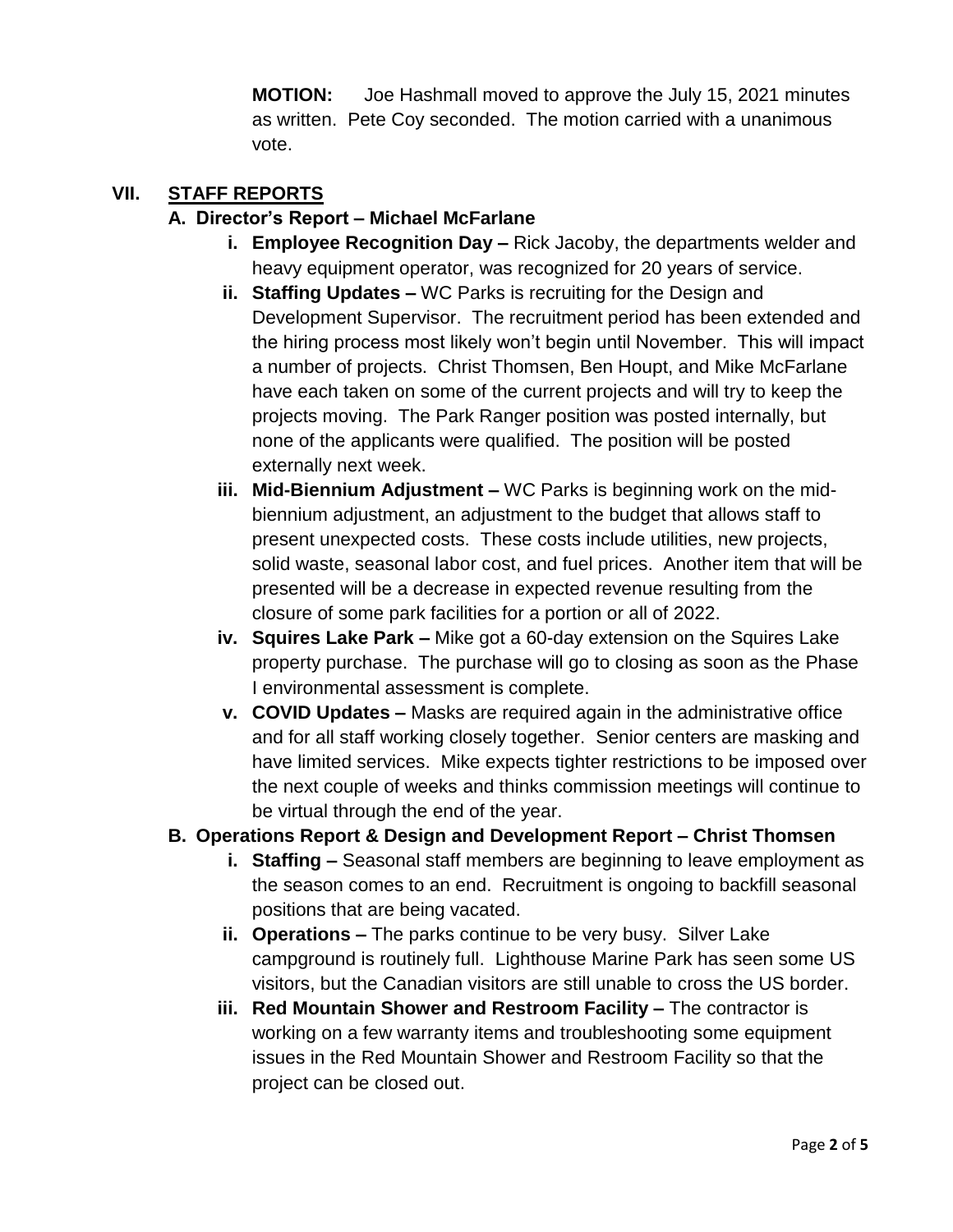- **iv. Maple Creek Campground Shower and Restroom Facility –** The Maple Creek Campground Shower and Restroom Facility was awarded to Tiger Construction. Work will begin September 7<sup>th</sup>.
- **v. Lake Whatcom Trail EH1 Development –** The Lake Whatcom Trail EH1 Development contract was awarded to Northwest Trails Incorporated and work will start when the contract is signed.
- **vi. Tennant Lake Walkway –** Work has begun to replace the gravel walkway between the Fragrance Garden and the Wildlife Viewing Tower and Boardwalk with concrete. Staff is also working to reinstall the kiosk that was removed a couple of years ago for totem repair.
- **vii. Nugent's Corner –** The Humane Society vacated the building at Nugent's Corner and shortly thereafter, it was set on fire. The fire caused structural damage that will make it more difficult to complete abatement work. The building has also been broken into six times. WC Parks is moving forward with the demolition of the building.
- **viii. Birch Bay Beach Park –** Rod was working on improvements to Birch Bay Beach Park. Christ is working to get a portion of the project out to contract. WC Parks crew will be removing the old fence and installing a new rail fence along the frontage in September.

# **VIII. UNFINISHED BUSINESS**

**A. Samish Park – Bridge Replacement Project – Recommendation for Park Closure –** The wooden bridge in front of Samish Park is decaying and needs to be replaced. Whatcom County Public Works procured funding for the design and engineering to replace the bridge. The area surrounding the bridge is problematic to the project, as it is very restrictive in size and includes utilities, a gas pipeline, overhead wires, and a sewer line. The parking lot at Samish Park is the only viable option for the staging area necessary for the project. In order to accommodate the replacement of this bridge, the recommendation is to close Samish Park beginning May 1, 2022 through July 2023. This will be an inconvenience to the public from a recreational standpoint, but it is essential that the bridge be replaced. During the time that the park is closed, staff will be able to do turf restoration, landscaping renovations, and shelter upgrades.

> **MOTION:** Brian Estes made a motion to recommend support of the closure of Samish Park during the bridge replacement project (May 1<sup>st</sup>, 2022 through July 2023). Pete Coy seconded. The motion carried with a unanimous vote.

**B. Jackie Yereance – Proposal to Upgrade Chuckanut Park** *Raptor Ridge Trail* **and Open Fully to Horse Use –** Discussion ensued regarding trail dimensions and the concerns of all trail users regarding this proposal.

> **MOTION:** Pete Coy made a motion to postpone a recommendation until more information could be provided and research could be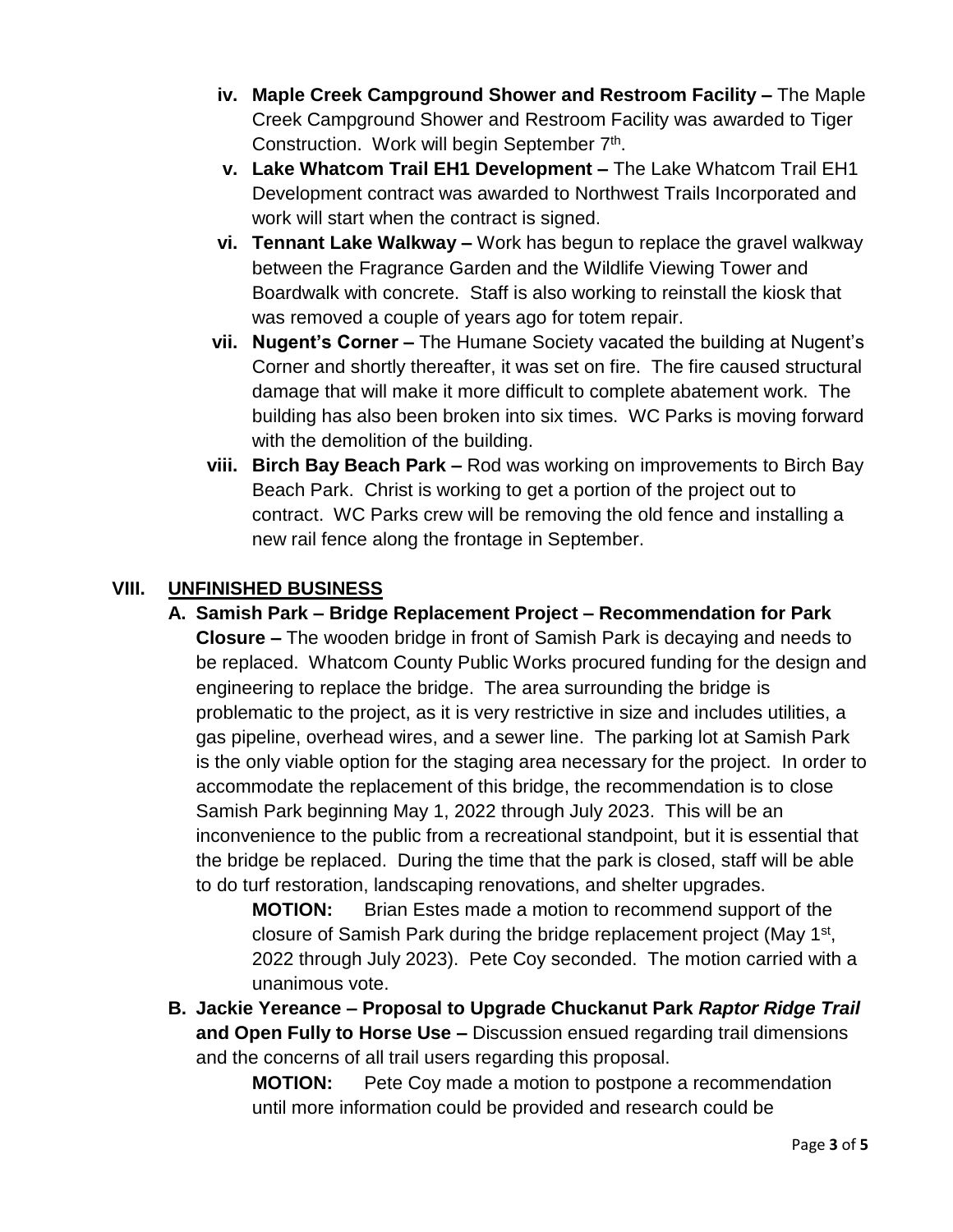completed. Brian Estes seconded. The motion carried with a unanimous vote.

# **IX. NEW BUSINESS**

- **A. Monetizing Opportunities –** Brian Estes went to Hovander Park and was able to tour the area with a staff member. Brian was curious as to whether some of the artifacts could be sold and if the barn could be turned into an event space. Mike advised that most artifacts on the property were either county assets or on loan from private collections. As far as repurposing the barn, the barn and the house are on the National Register of Historic Places and it would be very difficult to change. The barn is not energized because it's a large structure and by not providing power to it, it adds a level of fire protection. The house is usually open for public tours, but because of COVID, it hasn't been. The blacksmith shop has bellows that will be on display, but that has been delayed because of COVID as well. Brian wanted to make a point to share that he agrees more shelters are needed at Hovander to meet the demand.
- **B. Labor Options –** Brian asked if WC Parks ever partnered with Americorp or similar groups. Christ advised that the Washington Conservation Corp had worked with WC Parks on trail construction for numerous seasons, but were not on the current project. WC Parks partners with other organizations on a volunteer basis to supplement staffing and projects (Master Gardeners, garden clubs, the Whatcom Chapter Backcountry Horsemen, various running clubs, the Whatcom Mountain Bike Coalition, fishing groups, etc.). There are also volunteers that provide daily care for the animals at Hovander. Brian asked about programming opportunities at Hovander for families and children. Mike advised that there have been numerous programs in the past that were run by volunteers and that programming relies heavily on how active and engaged volunteers want to be.
- **C. EWRRC – Covered Sports Court Update –** The covered sport court project at the East Whatcom Regional Resource Center is being put on hold. Whatcom County had been granted \$350,000 from the state to help fund the project and the Opportunity Council had come up with matching funds. The project was set to cost \$500,000 to construct, but has now risen to \$900,000. The county can't commit to the grant now, but because it scored so high with the state, WC Parks can submit another grant in a year or two.

# **X. ANNOUNCEMENTS**

None

# **XI. NEXT MEETING DATE, TIME, AND LOCATION**

The next Whatcom County Parks & Recreation Commission meeting will be held virtually on September 16, 2021 at 6:00 p.m.